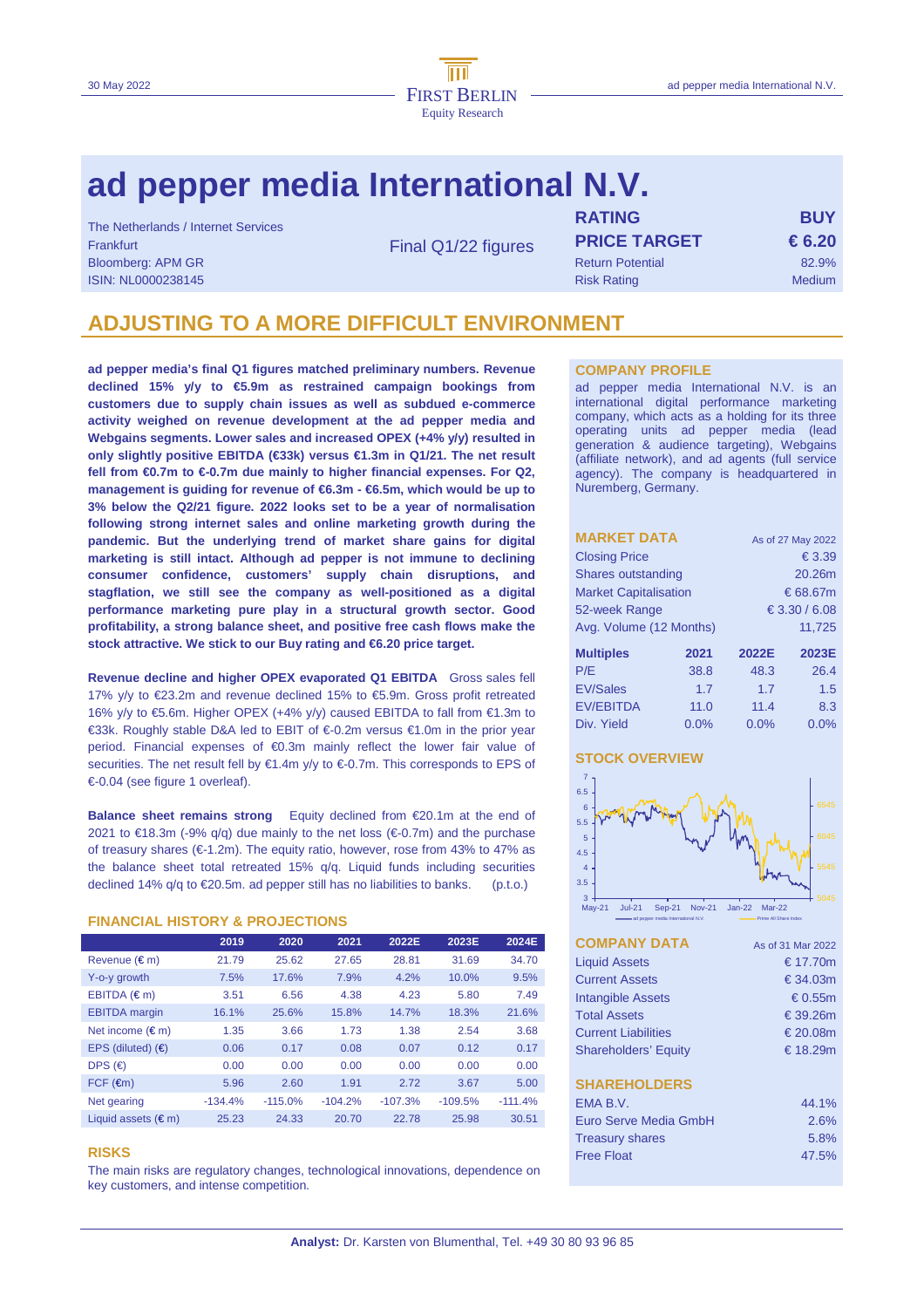Lease liabilities amounted to €1.1m. This results in a net cash position of €19.3m, down from €22.5m at the end of 2021. Trade receivables were down 20% q/q at €15.5m. Trade payables fell 17% to €16.9m due mainly to affiliate and website payments of €2.8m. Working capital (receivables ./. payables) thus remained negative at €-1.3m.

### **Figure 1: Reported Q1 group figures**

| All figures in €m  | Q1-22A   | Q1-21A | <b>Delta</b> |
|--------------------|----------|--------|--------------|
| <b>Gross sales</b> | 23.22    | 28.11  | $-17.4%$     |
| Revenue            | 5.87     | 6.88   | $-14.7%$     |
| Gross profit       | 5.61     | 6.64   | $-15.5%$     |
| margin             | 95.5%    | 96.4%  | ۰            |
| <b>EBITDA</b>      | 0.03     | 1.31   | $-97.5%$     |
| margin             | 0.6%     | 19.0%  |              |
| EBIT               | $-0.23$  | 1.01   | ٠            |
| margin             | $-3.9%$  | 14.7%  |              |
| EBT                | $-0.51$  | 0.98   |              |
| margin             | $-8.7%$  | 14.2%  |              |
| Net income         | $-0.74$  | 0.69   |              |
| margin             | $-12.6%$ | 10.0%  |              |
| EPS (diluted)      | $-0.04$  | 0.03   |              |

Source: First Berlin Equity Research, ad pepper media International N.V.

**Negative operating cash flow** Operating cash flow was €-1.6m (versus €+2.2m in Q1/21) owing chiefly to the net loss (€-0.6m) and lower payables (€-3.1m). CapEx of €54k led to free cash flow of €-1.6m. Cash flow from financing was €-1.4m due mainly to the purchase of treasury shares (€-1.2m). Net cash flow amounted to €-3.0m.

| All figures in €m                | Q1-22A  | Q1-21A  | <b>Delta</b> |
|----------------------------------|---------|---------|--------------|
| ad pepper media                  |         |         |              |
| Revenue                          | 0.71    | 1.23    | $-42.1%$     |
| <b>EBITDA</b>                    | 0.03    | 0.53    | $-93.6%$     |
| margin                           | 4.8%    | 43.3%   |              |
| <b>Webgains</b>                  |         |         |              |
| <b>Revenue</b>                   | 3.23    | 3.89    | $-16.9%$     |
| <b>EBITDA</b>                    | 0.13    | 1.04    | $-87.2%$     |
| margin                           | 4.1%    | 26.7%   |              |
| ad agents                        |         |         |              |
| Revenue                          | 1.93    | 1.76    | 9.3%         |
| <b>EBITDA</b>                    | 0.25    | 0.25    | 0.0%         |
| margin                           | 13.0%   | 14.1%   |              |
| <b>Admin &amp; Consolidation</b> |         |         |              |
| Revenue                          | 0.00    | 0.00    |              |
| <b>EBITDA</b>                    | $-0.38$ | $-0.51$ |              |
| <b>Group</b>                     |         |         |              |
| Revenue                          | 5.87    | 6.88    | $-14.7%$     |
| <b>EBITDA</b>                    | 0.03    | 1.31    | $-97.5%$     |
| margin                           | 0.6%    | 19.0%   |              |

## **Figure 2: Reported segment figures**

Source: First Berlin Equity Research, ad pepper media International N.V.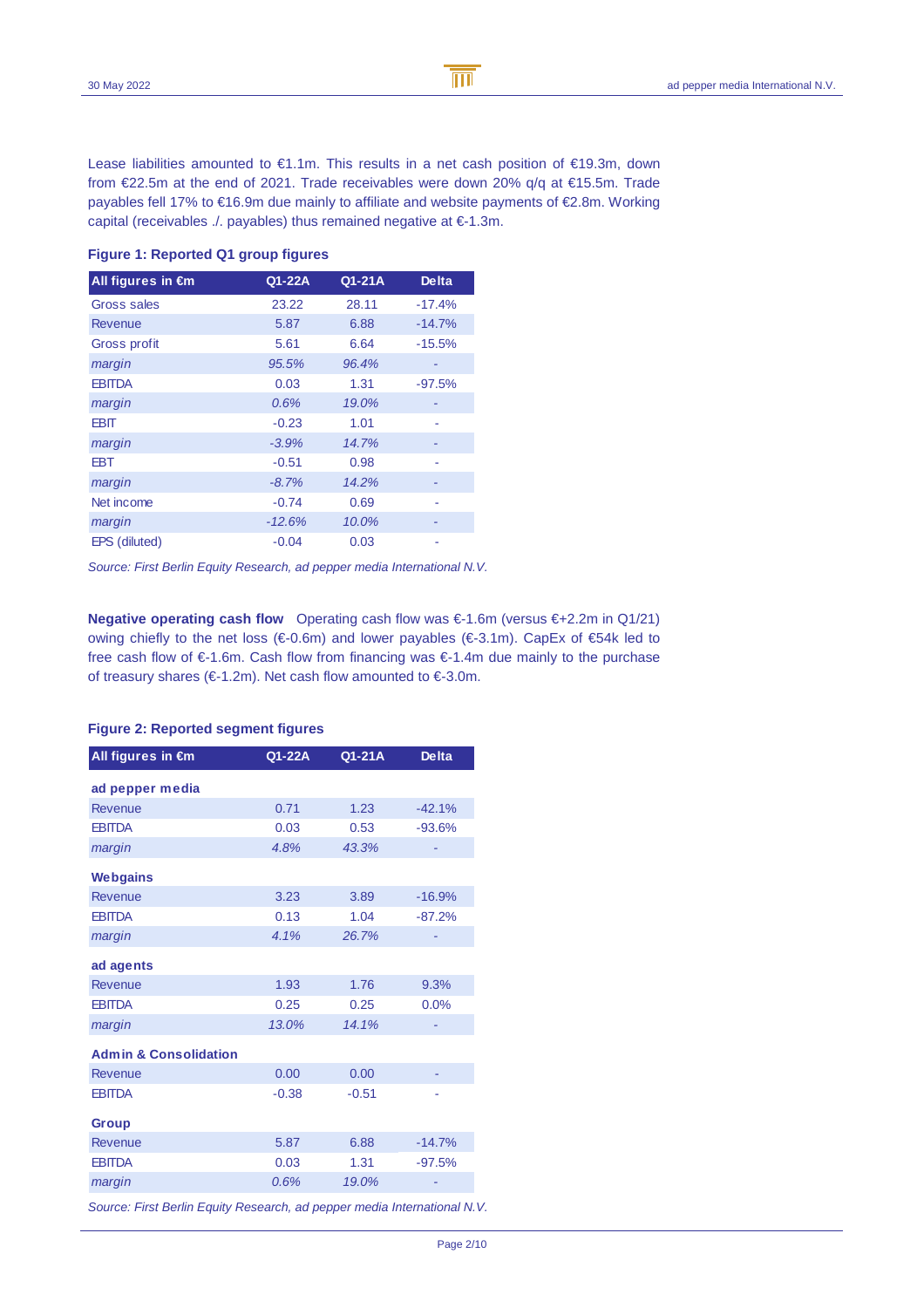**Only ad agents segment showed solid growth** The ad agents segment reported 9% growth to €1.9m despite some order cancellations by customers affected by the Russia-Ukraine war. EBITDA remained stable at €0.25m (see figure 2 on the previous page).

ad pepper media was hit particularly hard, with segment sales slumping 42%  $y/y$  to  $\epsilon$ 0.7m. We nevertheless expect a better Q2, as Q1 was the last quarter in 2022 to see the loss of a large customer. Segment EBITDA declined y/y from €534k to €34k.

Webgains' revenue (€3.2m) was 17% below the prior year figure. Segment EBITDA slumped from €1.0m to €0.1m due to subdued e-commerce activities particularly in Webgains' home UK market. We expect a return to growth in H2 due to the segment's international expansion. At the beginning of the year, Webgains established a formal Benelux presence based in Amsterdam. The subsidiary will thus be in a better position to service its already strong customer base of merchant advertisers and marketing agencies in the region. Webgains has increased staff from 104 to 126 (+21% y/y).

The admin segment's EBITDA improved from  $\epsilon$ -0.51m to  $\epsilon$ 0.38m.

**Treasury shares accounted for 5.8% of the share capital at the end of Q1** At the end of March, ad pepper held 1.2m treasury shares. From 1 September 2021 to 21 February 2022, the company repurchased 500,000 shares for €2.7m. The number of shares outstanding declined to 20,257,872 at the end of Q1.

**Difficult macroeconomic environment reflected in forecasts** In our previous update we lowered our 2022 growth forecast for ad pepper to 4% to reflect worsening consumer sentiment, high inflation and lower growth. In May, the DG ECFIN flash estimate of consumer confidence in the EU continued to trend lower (-0.4 points down from April). At -22.2 points, the indicator remains well below its long-term average. In April, inflation in the EU rose 8.1% y/y. As a result of the Ukraine war, the EU Commission expects significantly lower economic growth in the countries of the euro area. In its spring forecast, it still expects an increase in the gross domestic product of 2.7% for the current year – in February it had still assumed 4.0%.

**Buy reiterated at unchanged price target** An updated DCF model still yields a €6.20 price target. Slightly higher yields for riskless assets were balanced by the lower number of outstanding shares. We confirm our Buy rating.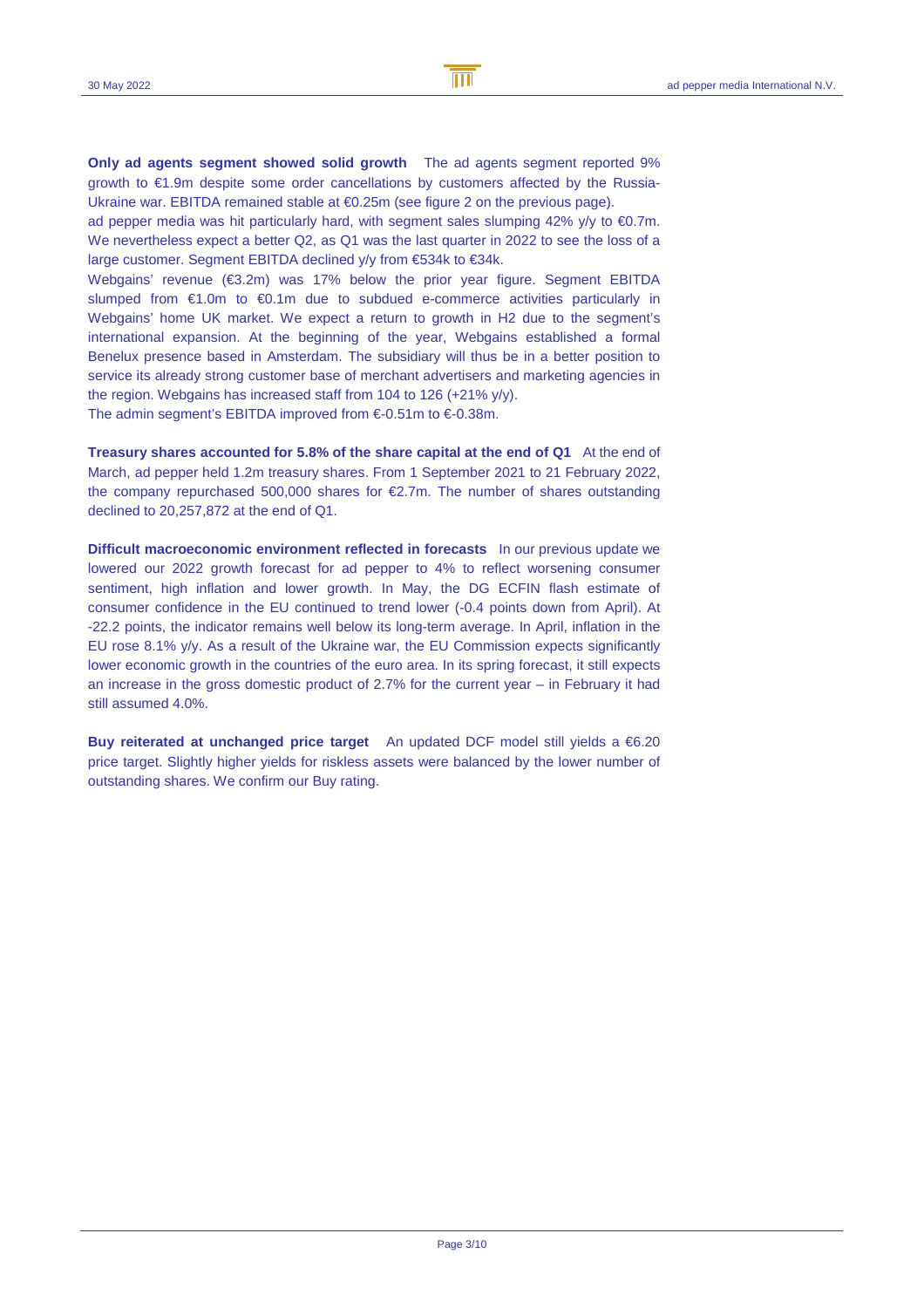## **VALUATION MODEL**

| <b>DCF valuation model</b>         |        |        |        |        |        |        |        |          |
|------------------------------------|--------|--------|--------|--------|--------|--------|--------|----------|
| All figures in EUR '000            | 2022E  | 2023E  | 2024E  | 2025E  | 2026E  | 2027E  | 2028E  | 2029E    |
| Net revenue                        | 28.809 | 31.690 | 34.701 | 37.997 | 41.606 | 45.548 | 49.830 | 54.435   |
| <b>NOPLAT</b>                      | 2.276  | 3.504  | 4,698  | 5.953  | 6.549  | 7.203  | 7.916  | 8,687    |
| + depreciation & amortisation      | 1.123  | 1.022  | 1,078  | 1,140  | 1.179  | 1,221  | 1,265  | 1,312    |
| Net operating cash flow            | 3.400  | 4.526  | 5.776  | 7,093  | 7.728  | 8,423  | 9,181  | 9,999    |
| - total investments (CAPEX and WC) | $-637$ | $-783$ | $-716$ | $-746$ | $-786$ | $-828$ | $-870$ | $-913$   |
| Capital expenditures               | $-663$ | $-697$ | $-798$ | $-836$ | $-885$ | $-936$ | $-988$ | $-1,039$ |
| Working capital                    | 26     | $-86$  | 82     | 90     | 99     | 108    | 117    | 126      |
| Free cash flows (FCF)              | 2.763  | 3.743  | 5.060  | 6.348  | 6.941  | 7.596  | 8.311  | 9.086    |
| <b>PV of FCF's</b>                 | 2.609  | 3.214  | 3.948  | 4.503  | 4.476  | 4.453  | 4.428  | 4,401    |

B

 $\overline{\mathbb{m}}$ 

| Fair value per share in EUR                 | 6.18     |
|---------------------------------------------|----------|
| Number of shares (diluted)                  | 20,876   |
| Shareholder value                           | 129.093  |
| + Investments / minority interests          | 4.470    |
| + Net cash / - net debt                     | 19.458   |
| Enterprise value (EV)                       | 105, 165 |
| PV of FCFs in terminal period               | 44,834   |
| PV of FCFs in explicit period (2022E-2036E) | 60,332   |
| All figures in thousands                    |          |

| Terminal growth             | 2.0%  |
|-----------------------------|-------|
| <b>Terminal EBIT margin</b> | 22.0% |
|                             |       |

|                            |        | Terminal grow th rate |       |       |       |       |       |       |       |       |
|----------------------------|--------|-----------------------|-------|-------|-------|-------|-------|-------|-------|-------|
| <b>WACC</b>                | 10.0%  |                       |       | 0.5%  | 1.0%  | 1.5%  | 2.0%  | 2.5%  | 3.0%  | 3.5%  |
| Cost of equity             | 10.0%  |                       | 6.0%  | 10.21 | 10.80 | 11.52 | 12.42 | 13.58 | 15.12 | 17.28 |
| Pre-tax cost of debt       | 4.0%   |                       | 7.0%  | 8.56  | 8.93  | 9.37  | 9.89  | 10.54 | 11.34 | 12.37 |
| Tax rate                   | 25.0%  | $\circ$               | 8.0%  | 7.37  | 7.62  | 7.90  | 8.23  | 8.62  | 9.09  | 9.66  |
| After-tax cost of debt     | 3.0%   |                       | 9.0%  | 6.47  | 6.64  | 6.84  | 7.05  | 7.31  | 7.60  | 7.95  |
| Share of equity capital    | 100.0% | 3                     | 10.0% | 5.78  | 5.90  | 6.03  | 6.18  | 6.36  | 6.55  | 6.78  |
| Share of debt capital      | 0.0%   |                       | 11.0% | 5.22  | 5.31  | 5.41  | 5.52  | 5.64  | 5.77  | 5.92  |
|                            |        |                       | 12.0% | 4.77  | 4.84  | 4.91  | 4.99  | 5.07  | 5.17  | 5.28  |
| <b>Price target in EUR</b> | 6.20   |                       | 13.0% | 4.40  | 4.45  | 4.50  | 4.56  | 4.63  | 4.70  | 4.77  |

 $*$  for layout purposes the model shows numbers only to 2029, but runs until 2036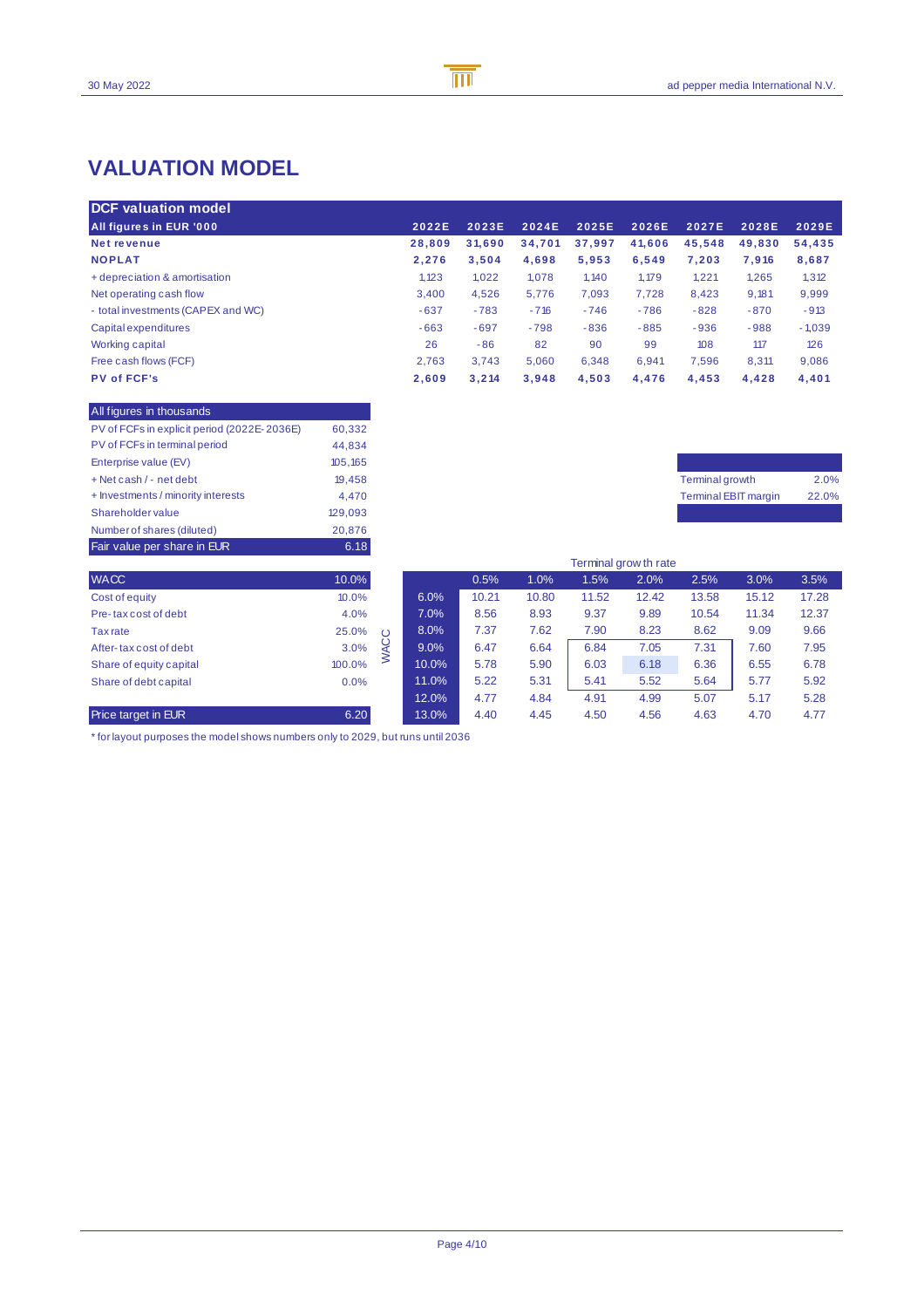## **INCOME STATEMENT**

| All figures in EUR '000               | 2019A  | 2020A   | 2021A        | 2022E       | 2023E   | 2024E       |
|---------------------------------------|--------|---------|--------------|-------------|---------|-------------|
| <b>Gross sales</b>                    | 83,774 | 101,344 | 111,539      | 116,231     | 127,855 | 140,001     |
| Media costs                           | 61,987 | 75,729  | 83,893       | 87,422      | 96,165  | 105,300     |
| <b>Revenues</b>                       | 21,787 | 25,615  | 27,646       | 28,809      | 31,690  | 34,701      |
| Cost of sales                         | 820    | 928     | 1,059        | 1,144       | 1,268   | 1,388       |
| <b>Gross profit</b>                   | 20,967 | 24,687  | 26,587       | 27,665      | 30,422  | 33,313      |
| S&M                                   | 12,225 | 13,411  | 15,739       | 16,601      | 17,482  | 18,400      |
| G&A                                   | 6,853  | 7,108   | 7,707        | 8,016       | 8,318   | 8,675       |
| Other operating income                | 943    | 1,514   | 530          | 602         | 754     | 833         |
| Other operating expenses              | 313    | 234     | 477          | 547         | 602     | 659         |
| <b>EBITDA</b>                         | 3,512  | 6,559   | 4,378        | 4,226       | 5,797   | 7,489       |
| Depreciation and amortisation         | 993    | 1,111   | 1,184        | 1,123       | 1,022   | 1,078       |
| <b>Operating income (EBIT)</b>        | 2,519  | 5,448   | 3,194        | 3,103       | 4,774   | 6,411       |
| Net financial result                  | $-209$ | $-116$  | $-38$        | -42         | $-68$   | $-65$       |
| Non-operating expenses                | 0      | 0       | $\mathbf{0}$ | $\mathbf 0$ | 0       | $\mathbf 0$ |
| <b>Pre-tax income (EBT)</b>           | 2,310  | 5,332   | 3,156        | 3,060       | 4,706   | 6,346       |
| Income taxes                          | 390    | 991     | 592          | 826         | 1,271   | 1,713       |
| <b>Minority interests</b>             | $-568$ | $-677$  | $-839$       | $-850$      | $-900$  | $-950$      |
| Net income / loss                     | 1,352  | 3,664   | 1,725        | 1,384       | 2,535   | 3,682       |
| Diluted EPS (in $\epsilon$ )          | 0.06   | 0.17    | 0.08         | 0.07        | 0.12    | 0.17        |
| <b>Ratios</b>                         |        |         |              |             |         |             |
| Gross margin in % of gross sales      | 25.0%  | 24.4%   | 23.8%        | 23.8%       | 23.8%   | 23.8%       |
| Gross margin in % of revenues         | 96.2%  | 96.4%   | 96.2%        | 96.0%       | 96.0%   | 96.0%       |
| <b>EBITDA</b> margin in % of revenues | 16.1%  | 25.6%   | 15.8%        | 14.7%       | 18.3%   | 21.6%       |
| <b>EBIT</b> margin                    | 11.6%  | 21.3%   | 11.6%        | 10.8%       | 15.1%   | 18.5%       |
| Net margin                            | 6.2%   | 14.3%   | 6.2%         | 4.8%        | 8.0%    | 10.6%       |
| Tax rate                              | 16.9%  | 18.6%   | 18.8%        | 27.0%       | 27.0%   | 27.0%       |
| Expenses as % of sales or revenues    |        |         |              |             |         |             |
| Media costs (as % of gross sales)     | 74.0%  | 74.7%   | 75.2%        | 75.2%       | 75.2%   | 75.2%       |
| S&M (as % of revenues)                | 56.1%  | 52.4%   | 56.9%        | 57.6%       | 55.2%   | 53.0%       |
| G&A (as % of revenues)                | 31.5%  | 27.7%   | 27.9%        | 27.8%       | 26.2%   | 25.0%       |
| Depreciation and amortisation         | 4.6%   | 4.3%    | 4.3%         | 3.9%        | 3.2%    | 3.1%        |
| Other operating expenses              | 1.4%   | 0.9%    | 1.7%         | 1.9%        | 1.9%    | 1.9%        |
| <b>Y-Y Growth</b>                     |        |         |              |             |         |             |
| <b>Gross sales</b>                    | 1.4%   | 21.0%   | 10.1%        | 4.2%        | 10.0%   | 9.5%        |
| Net revenues                          | 7.5%   | 17.6%   | 7.9%         | 4.2%        | 10.0%   | 9.5%        |
| <b>EBITDA</b>                         | 159.4% | 86.8%   | $-33.3%$     | $-3.5%$     | 37.2%   | 29.2%       |
| Operating income                      | 145.3% | 116.3%  | $-41.4%$     | $-2.9%$     | 53.9%   | 34.3%       |
| Net income/loss                       | 447.4% | 171.0%  | $-52.9%$     | $-19.8%$    | 83.2%   | 45.2%       |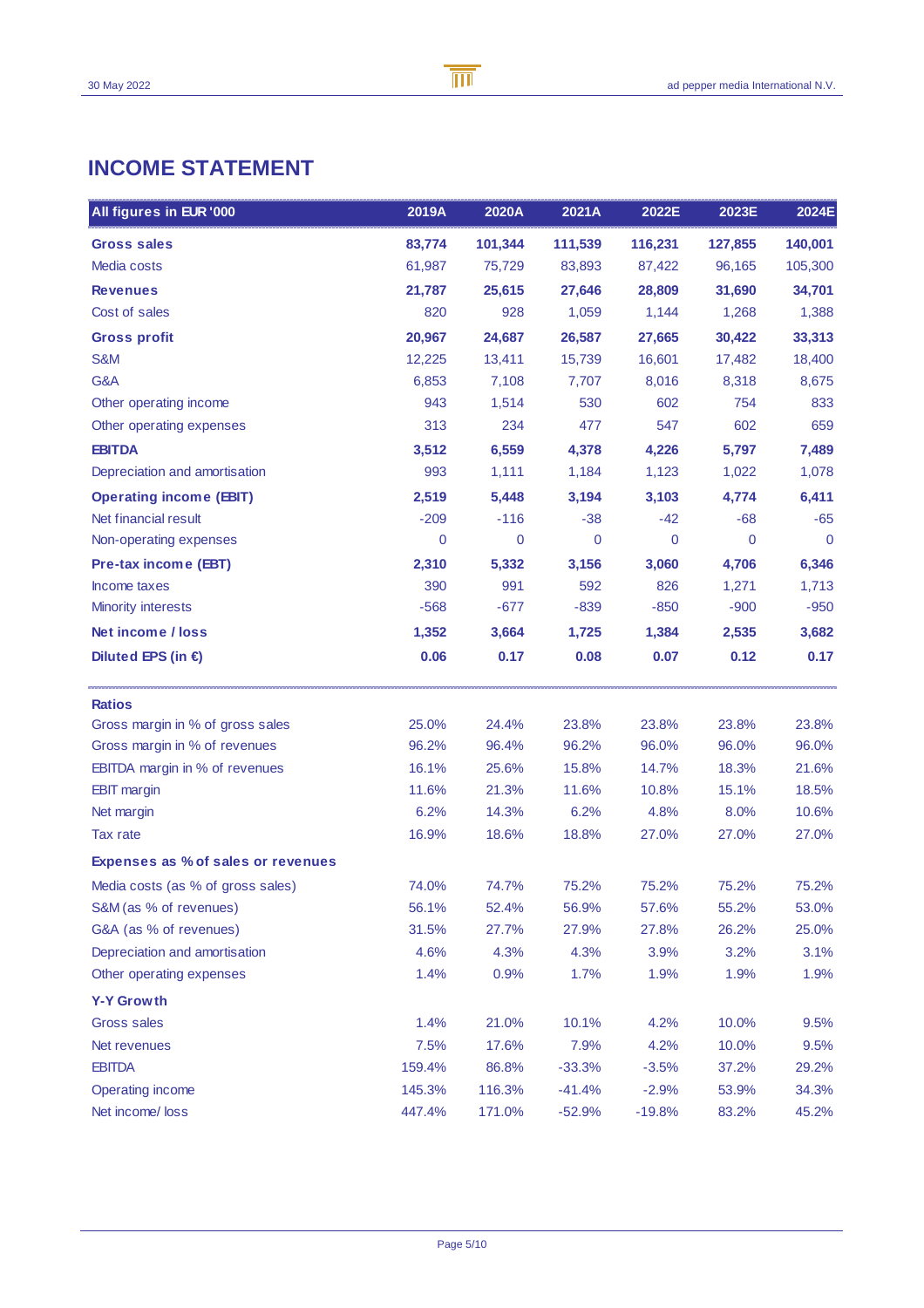## **BALANCE SHEET**

| All figures in EUR '000                   | 2019A          | 2020A          | 2021A     | 2022E       | 2023E       | 2024E       |
|-------------------------------------------|----------------|----------------|-----------|-------------|-------------|-------------|
| <b>Assets</b>                             |                |                |           |             |             |             |
| <b>Current assets, total</b>              | 40,731         | 44,718         | 40,753    | 43,240      | 47,549      | 53,102      |
| Cash and cash equivalents                 | 25,229         | 24,330         | 20,704    | 22,777      | 25,982      | 30,506      |
| Short-term investments                    | 47             | 29             | 26        | 26          | 26          | 26          |
| <b>Receivables</b>                        | 14,897         | 19,727         | 19,319    | 19,732      | 20,837      | 21,866      |
| <b>Inventories</b>                        | $\mathbf 0$    | 0              | 0         | 0           | $\mathbf 0$ | 0           |
| Other current assets                      | 558            | 632            | 704       | 704         | 704         | 704         |
| Non-current assets, total                 | 3,321          | 4,123          | 5,599     | 5,786       | 5,931       | 6,122       |
| Property, plant & equipment               | 391            | 412            | 346       | 380         | 426         | 483         |
| Goodwill & other intangibles              | 359            | 737            | 628       | 780         | 880         | 1,014       |
| Right-of-use assets                       | 2,129          | 1,568          | 1,177     | 1,177       | 1,177       | 1,177       |
| <b>Financial assets</b>                   | 442            | 1,406          | 3,448     | 3,448       | 3,448       | 3,448       |
| <b>Other assets</b>                       | $\mathbf 0$    | 0              | 0         | 0           | $\mathbf 0$ | $\mathbf 0$ |
| <b>Total assets</b>                       | 44,052         | 48,841         | 46,352    | 49,025      | 53,480      | 59,223      |
| <b>Shareholders' equity &amp; debt</b>    |                |                |           |             |             |             |
| <b>Current liabilities, total</b>         | 24,299         | 26,761         | 25,318    | 25,757      | 26,776      | 27,888      |
| Short-term debt                           | $\overline{0}$ | 0              | 0         | 0           | $\mathbf 0$ | 0           |
| Accounts payable                          | 18,593         | 20,738         | 20,247    | 20,686      | 21,705      | 22,817      |
| <b>Current provisions</b>                 | $\mathbf 0$    | 0              | 0         | 0           | $\mathbf 0$ | 0           |
| Other current liabilities                 | 4,907          | 5,280          | 4,566     | 4,566       | 4,566       | 4,566       |
| Lease liabilities                         | 799            | 743            | 505       | 505         | 505         | 505         |
| Long-term liabilities, total              | 1,713          | 1,242          | 946       | 946         | 946         | 946         |
| Long-term debt                            | $\mathbf 0$    | $\overline{0}$ | 0         | $\mathbf 0$ | $\mathbf 0$ | $\mathbf 0$ |
| Lease liabilities                         | 1,447          | 953            | 741       | 741         | 741         | 741         |
| <b>Other liabilities</b>                  | 266            | 289            | 205       | 205         | 205         | 205         |
| <b>Minority interests</b>                 | 935            | 1,157          | 1,413     | 2,263       | 3,163       | 4,113       |
| <b>Shareholders' equity</b>               | 17,105         | 19,681         | 18,675    | 20,059      | 22,594      | 26,277      |
| Share capital                             | 1,075          | 1,075          | 1,075     | 1,075       | 1,075       | 1,075       |
| Capital reserve                           | 63,782         | 63,782         | 63,782    | 63,782      | 63,782      | 63,782      |
| Other reserves                            | $\mathbf 0$    | 0              | 0         | $\mathbf 0$ | 0           | 0           |
| Loss carryforw ard / retained earnings    | -47,752        | $-45,176$      | $-46,182$ | $-44,798$   | $-42,263$   | $-38,580$   |
| <b>Total consolidated equity and debt</b> | 44,052         | 48,841         | 46,352    | 49,025      | 53,480      | 59,223      |
| <b>Ratios</b>                             |                |                |           |             |             |             |
| Current ratio (x)                         | 1.68           | 1.67           | 1.61      | 1.68        | 1.78        | 1.90        |
| Quick ratio (x)                           | 1.68           | 1.67           | 1.61      | 1.68        | 1.78        | 1.90        |
| Net debt                                  | $-22,983$      | $-22,634$      | $-19,458$ | $-21,531$   | $-24,736$   | $-29,260$   |
| Net gearing                               | $-134.4%$      | $-115.0%$      | $-104.2%$ | $-107.3%$   | $-109.5%$   | $-111.4%$   |
| Equity ratio                              | 41.0%          | 42.7%          | 43.3%     | 45.5%       | 48.2%       | 51.3%       |
| Book value per share (in $\epsilon$ )     | 0.81           | 0.93           | 0.89      | 0.95        | 1.07        | 1.24        |
| Return on equity (ROE)                    | 7.9%           | 18.6%          | 9.2%      | 6.9%        | 11.2%       | 14.0%       |
| Return on investment (ROI)                | 3.1%           | 7.5%           | 3.7%      | 2.8%        | 4.7%        | 6.2%        |
| Return on assets (ROA)                    | 3.1%           | 7.5%           | 3.7%      | 2.8%        | 4.7%        | 6.2%        |

B

 $\overline{\mathbb{m}}$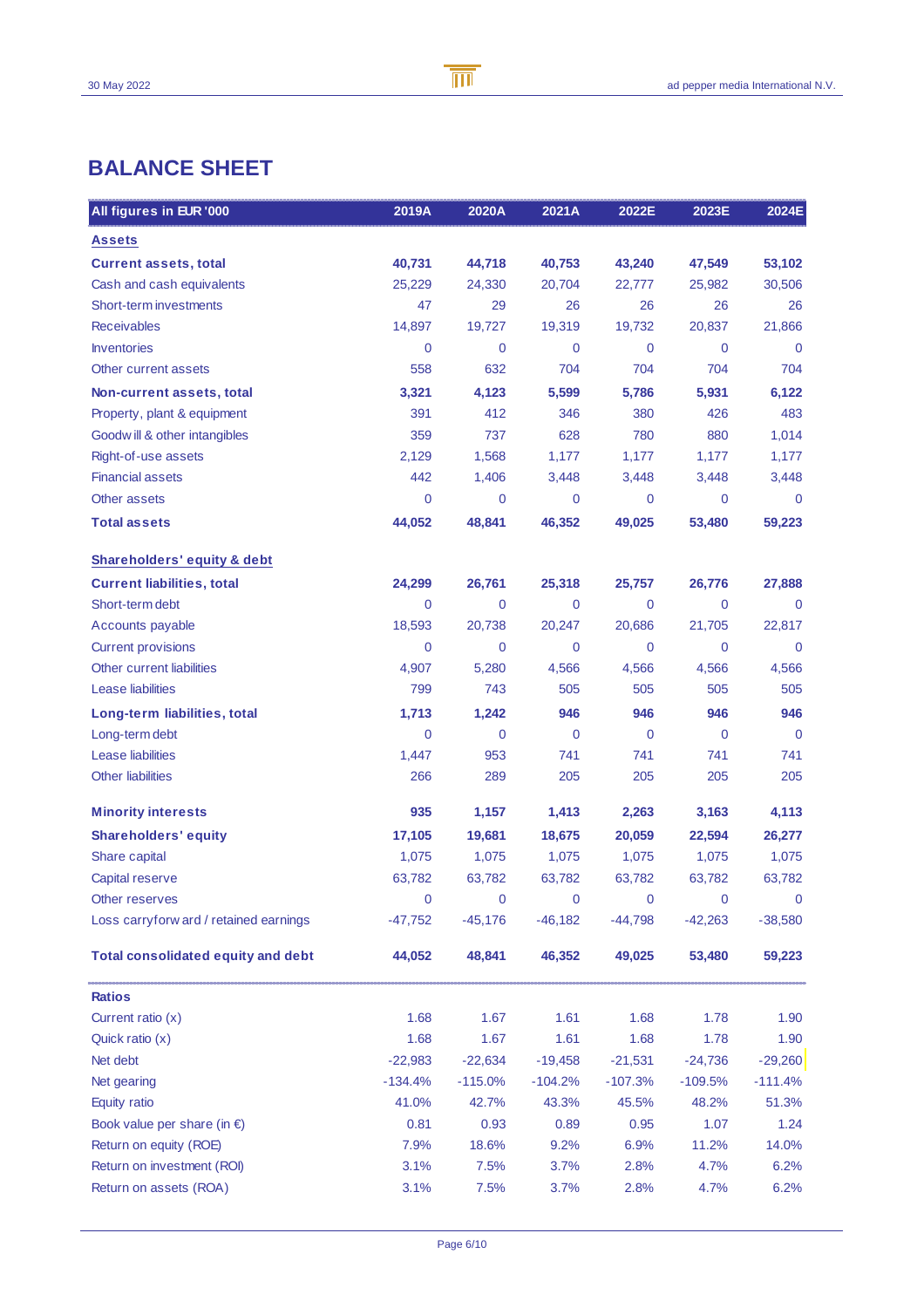## **CASH FLOW STATEMENT**

| All figures in EUR '000        | 2019A       | 2020A          | 2021A        | 2022E          | 2023E          | 2024E          |
|--------------------------------|-------------|----------------|--------------|----------------|----------------|----------------|
| <b>EBIT</b>                    | 2,519       | 5,448          | 3,194        | 3,103          | 4,774          | 6,411          |
| Depreciation and amortisation  | 993         | 1,111          | 1,184        | 1,123          | 1,022          | 1,078          |
| <b>EBITDA</b>                  | 3,512       | 6,559          | 4,378        | 4,226          | 5,797          | 7,489          |
| Changes in w orking capital    | 4,352       | $-1,527$       | 636          | 26             | $-86$          | 82             |
| Other adjustments              | $-1,382$    | $-1,650$       | $-2,806$     | $-869$         | $-1,339$       | $-1,779$       |
| <b>Operating cash flow</b>     | 6,482       | 3,382          | 2,208        | 3,383          | 4,372          | 5,793          |
| <b>Investments in PP&amp;E</b> | $-221$      | $-238$         | $-121$       | $-259$         | $-285$         | $-312$         |
| Investments in intangibles     | $-303$      | $-549$         | $-178$       | $-403$         | $-412$         | $-486$         |
| <b>Free cash flow</b>          | 5,958       | 2,595          | 1,909        | 2,721          | 3,675          | 4,995          |
| Acquisitions & disposals, net  | 8           | 10             | 57           | $\overline{0}$ | 0              | $\mathbf 0$    |
| Other investments              | 2,152       | $-994$         | $-1,999$     | 0              | 0              | $\overline{0}$ |
| <b>Investment cash flow</b>    | 1,636       | $-1,771$       | $-2,241$     | $-663$         | $-697$         | $-798$         |
| Debt financing, net            | $\mathbf 0$ | $\mathbf 0$    | $\mathbf{0}$ | $\mathbf 0$    | 0              | $\mathbf 0$    |
| Equity financing, net          | $\mathbf 0$ | $-978$         | $-2,489$     | 0              | 0              | $\Omega$       |
| Dividends paid                 | $\mathbf 0$ | $\overline{0}$ | $\Omega$     | $\overline{0}$ | $\overline{0}$ | $\Omega$       |
| Other financing                | $-1,173$    | $-1,300$       | $-1,340$     | $-647$         | $-471$         | -471           |
| <b>Financing cash flow</b>     | $-1,173$    | $-2,278$       | $-3,829$     | $-647$         | $-471$         | $-471$         |
| FOREX & other effects          | 51          | $-232$         | 236          | 0              | $\overline{0}$ | $\mathbf 0$    |
| Net cash flows                 | 6,996       | $-899$         | $-3,626$     | 2,073          | 3,204          | 4,524          |
| Cash, start of the year        | 18,233      | 25,229         | 24,330       | 20,704         | 22,777         | 25,982         |
| Cash, end of the year          | 25,229      | 24,330         | 20,704       | 22,777         | 25,982         | 30,506         |
| <b>EBITDA/share (in €)</b>     | 0.17        | 0.31           | 0.21         | 0.20           | 0.27           | 0.35           |
| <b>Y-Y Growth</b>              |             |                |              |                |                |                |
| Operating cash flow            | n.m.        | $-47.8%$       | $-34.7%$     | 53.2%          | 29.2%          | 32.5%          |
| Free cash flow                 | n.m.        | $-56.4%$       | $-26.4%$     | 42.5%          | 35.1%          | 35.9%          |
| <b>EBITDA/share</b>            | 161.0%      | 87.1%          | $-32.7%$     | $-4.1%$        | 37.2%          | 29.2%          |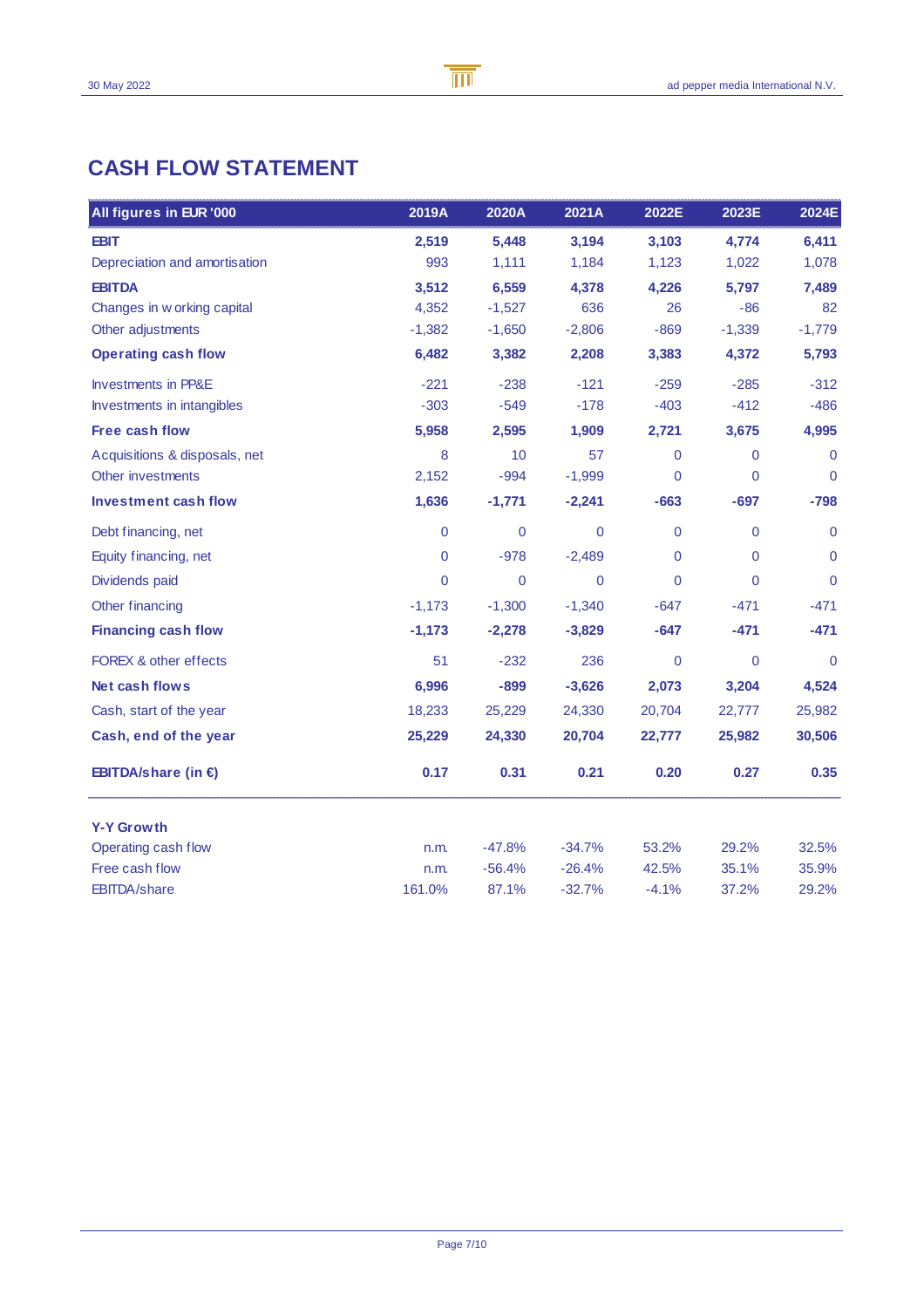## **Imprint / Disclaimer**

#### **First Berlin Equity Research**

First Berlin Equity Research GmbH ist ein von der BaFin betreffend die Einhaltung der Pflichten des §85 Abs. 1 S. 1 WpHG, des Art. 20 Abs. 1 Marktmissbrauchsverordnung (MAR) und der Markets Financial Instruments Directive (MiFID) II, Markets in Financial Instruments Directive (MiFID) II Durchführungsverordnung und der Markets in Financial Instruments Regulations (MiFIR) beaufsichtigtes Unternehmen.

First Berlin Equity Research GmbH is one of the companies monitored by BaFin with regard to its compliance with the requirements of Section 85 (1) sentence 1 of the German Securities Trading Act [WpHG], art. 20 (1) Market Abuse Regulation (MAR) and Markets in Financial Instruments Directive (MiFID) II, Markets in Financial Instruments Directive (MiFID) II Commission Delegated Regulation and Markets in Financial Instruments Regulations (MiFIR).

Anschrift: First Berlin Equity Research GmbH Mohrenstr. 34 10117 Berlin **Germany** 

Vertreten durch den Geschäftsführer: Martin Bailey

Telefon: +49 (0) 30-80 93 9 680 Fax: +49 (0) 30-80 93 9 687 E-Mail: info@firstberlin.com Amtsgericht Berlin Charlottenburg HR B 103329 B UST-Id.: 251601797 Ggf. Inhaltlich Verantwortlicher gem. § 6 MDStV First Berlin Equity Research GmbH

**Authored by: Dr. Karsten von Blumenthal, Analyst All publications of the last 12 months were authored by Dr. Karsten von Blumenthal.** 

#### **Company responsible for preparation: First Berlin Equity Research GmbH, Mohrenstraße 34, 10117 Berlin**

The production of this recommendation was completed on 30 May 2022 at 09:43

#### **Person responsible for forwarding or distributing this financial analysis: Martin Bailey**

**Copyright© 2022 First Berlin Equity Research GmbH** No part of this financial analysis may be copied, photocopied, duplicated or distributed in any form or media whatsoever without prior written permission from First Berlin Equity Research GmbH. First Berlin Equity Research GmbH shall be identified as the source in the case of quotations. Further information is available on request.

**INFORMATION PURSUANT TO SECTION 85 (1) SENTENCE 1 OF THE GERMAN SECURITIES TRADING ACT [WPHG], TO ART. 20 (1) OF REGULATION (EU) NO 596/2014 OF THE EUROPEAN PARLIAMENT AND OF THE COUNCIL OF APRIL 16, 2014, ON MARKET ABUSE (MARKET ABUSE REGULATION) AND TO ART. 37 OF COMMISSION DELEGATED REGULATION (EU) NO 2017/565 (MIFID) II.** 

First Berlin Equity Research GmbH (hereinafter referred to as: "First Berlin") prepares financial analyses while taking the relevant regulatory provisions, in particular section 85 (1) sentence 1 of the German Securities Trading Act [WpHG], art. 20 (1)<br>of Regulation (EU) No 596/2014 of the European Parliament and of the Council of April 16, 201 abuse regulation) and art. 37 of Commission Delegated Regulation (EU) no. 2017/565 (MiFID II) into consideration. In the following First Berlin provides investors with information about the statutory provisions that are to be observed in the preparation of financial analyses.

#### **CONFLICTS OF INTEREST**

In accordance with art. 37 (1) of Commission Delegated Regulation (EU) no. 2017/565 (MiFID) II and art. 20 (1) of Regulation (EU) No 596/2014 of the European Parliament and of the Council of April 16, 2014, on market abuse (market abuse regulation) investment firms which produce, or arrange for the production of, investment research that is intended or likely to be subsequently disseminated to clients of the firm or to the public, under their own responsibility or that of a member of their group, shall ensure the implementation of all the measures set forth in accordance with Article 34 (2) lit. (b) of Regulation (EU) 2017/565 in relation to the financial analysts involved in the production of the investment research and other relevant persons whose responsibilities or business interests may conflict with the interests of the persons to whom the investment research is disseminated. In accordance with art. 34 (3) of Regulation (EU) 2017/565 the procedures and measures referred to in paragraph 2 lit. (b) of such article shall be designed to ensure that relevant persons engaged in different business activities involving a conflict of interests carry on those activities at a level of independence appropriate to the size and activities of the investment firm and of the group to which it belongs, and to the risk of damage to the interests of clients.

In addition, First Berlin shall pursuant to Article 5 of the Commission Delegated Regulation (EU) 2016/958 disclose in their recommendations all relationships and circumstances that may reasonably be expected to impair the objectivity of the financial analyses, including interests or conflicts of interest, on their part or on the part of any natural or legal person working for them under a contract, including a contract of employment, or otherwise, who was involved in producing financial analyses, concerning any financial instrument or the issuer to which the recommendation directly or indirectly relates.

With regard to the financial analyses of ad pepper media International N.V. the following relationships and circumstances are exist which may reasonably be expected to impair the objectivity of the financial analyses: The author, First Berlin, or a company associated with First Berlin reached an agreement with the ad pepper media International N.V. for preparation of a financial analysis for which remuneration is owed.

Furthermore, First Berlin offers a range of services that go beyond the preparation of financial analyses. Although First Berlin strives to avoid conflicts of interest wherever possible, First Berlin may maintain the following relations with the analysed<br>company, which in particular may constitute a potential conflict of:

- The author, First Berlin, or a company associated with First Berlin owns a net long or short position exceeding the threshold of 0,5 % of the total issued share capital of the analysed company;
- The author, First Berlin, or a company associated with First Berlin holds an interest of more than five percent in the share capital of the analysed company;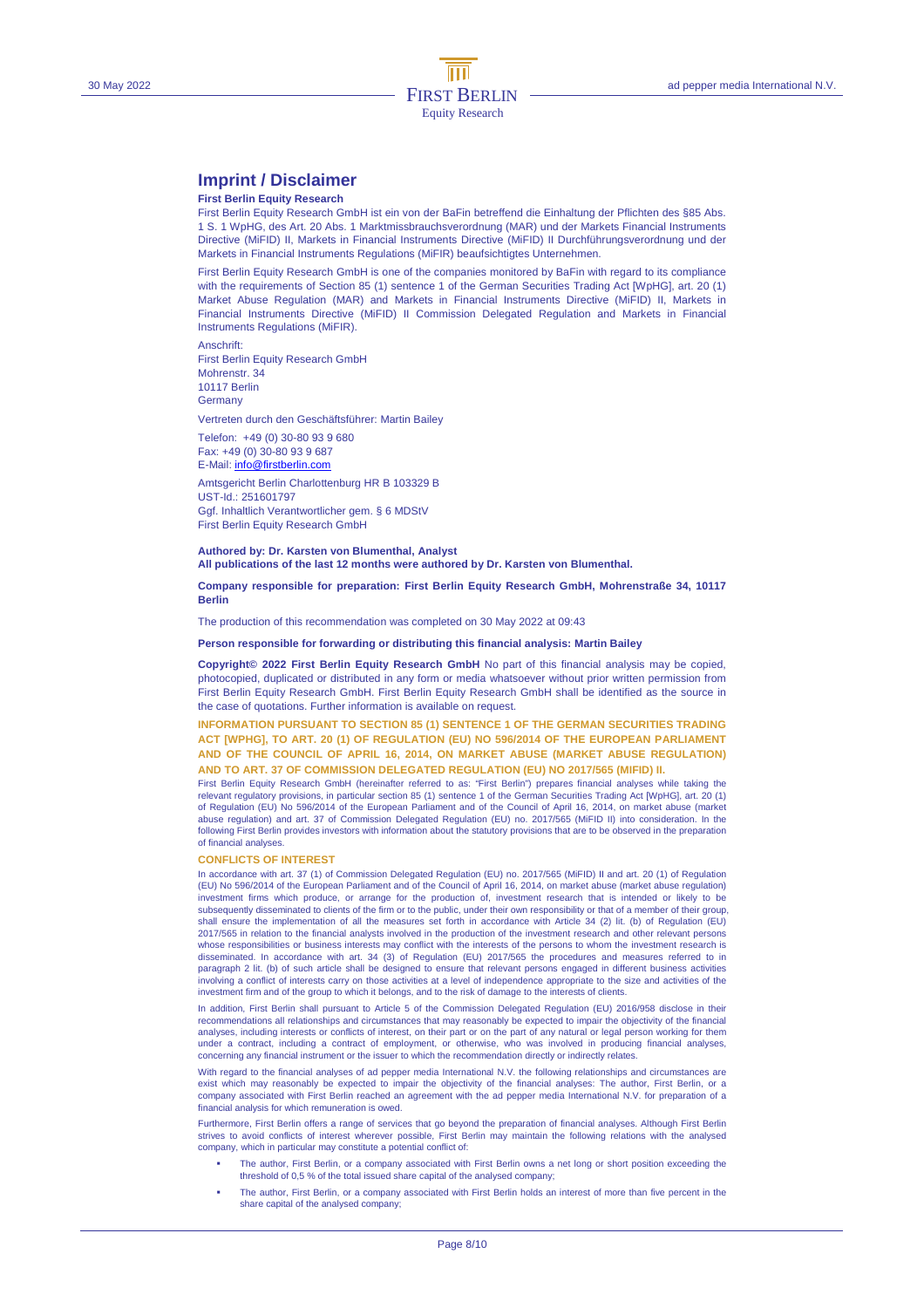- The author, First Berlin, or a company associated with First Berlin provided investment banking or consulting services for the analysed company within the past twelve months for which remuneration was or was to be paid;
- The author, First Berlin, or a company associated with First Berlin reached an agreement with the analysed company for preparation of a financial analysis for which remuneration is owed;
- The author, First Berlin, or a company associated with First Berlin has other significant financial interests in the analysed company;

With regard to the financial analyses of ad pepper media International N.V. the following of the aforementioned potential conflicts of interests or the potential conflicts of interest mentioned in Article 6 paragraph 1 of the Commission Delegated Regulation (EU) 2016/958 exist: The author, First Berlin, or a company associated with First Berlin reached an agreement with the ad pepper media International N.V. for preparation of a financial analysis for which remuneration is owed.

In order to avoid and, if necessary, manage possible conflicts of interest both the author of the financial analysis and First Berlin shall be obliged to neither hold nor in any way trade the securities of the company analyzed. The remuneration of the author of<br>the financial analysis stands in no direct or indirect connection with the recommendations or financial analysis. Furthermore, the remuneration of the author of the financial analysis is neither coupled directly to financial transactions nor to stock exchange trading volume or asset management fees.

#### **INFORMATION PURSUANT TO SECTION 64 OF THE GERMAN SECURITIES TRADING ACT [WPHG],**

**DIRECTIVE 2014/65/EU OF THE EUROPEAN PARLIAMENT AND OF THE COUNCIL OF 15 MAY 2014 ON MARKETS IN FINANCIAL INSTRUMENTS AND AMENDING DIRECTIVE 2002/92/EC AND DIRECTIVE 2011/61/EU, ACCOMPANIED BY THE MARKETS IN FINANCIAL INSTRUMENTS REGULATION (MIFIR, REG. EU NO. 600/2014).** 

First Berlin notes that is has concluded a contract with the issuer to prepare financial analyses and is paid for that by the issuer. First Berlin makes the financial analysis simultaneously available for all interested security financial services companies. First Berlin thus believes that it fulfils the requirements of section 64 WpHG for minor non-monetary benefits.

#### **PRICE TARGET DATES**

Unless otherwise indicated, current prices refer to the closing prices of the previous trading day.

#### **AGREEMENT WITH THE ANALYSED COMPANY AND MAINTENANCE OF OBJECTIVITY**

The present financial analysis is based on the author's own knowledge and research. The author prepared this study without any direct or indirect influence exerted on the part of the analysed company. Parts of the financial analysis were possibly provided to the analysed company prior to publication in order to avoid inaccuracies in the representation of facts. However, no substantial changes were made at the request of the analysed company following any such provision.

#### **ASSET VALUATION SYSTEM**

First Berlin's system for asset valuation is divided into an asset recommendation and a risk assessment.

#### **ASSET RECOMMENDATION**

The recommendations determined in accordance with the share price trend anticipated by First Berlin in the respectively indicated investment period are as follows:

| Category<br>Current market capitalisation (in $\epsilon$ ) |                                        |                 | $\mathcal{D}$ |  |
|------------------------------------------------------------|----------------------------------------|-----------------|---------------|--|
|                                                            |                                        | $0 - 2$ billion | > 2 billion   |  |
| Strong Buy <sup>1</sup>                                    | An expected favourable price trend of: | > 50%           | $> 30\%$      |  |
| Buy                                                        | An expected favourable price trend of: | > 25%           | >15%          |  |
| <b>Add</b>                                                 | An expected favourable price trend of: | 0% to 25%       | 0% to 15%     |  |
| Reduce                                                     | An expected negative price trend of:   | 0% to -15%      | 0% to $-10%$  |  |
| Sell                                                       | An expected negative price trend of:   | $< -15%$        | $< -10%$      |  |

<sup>1</sup> The expected price trend is in combination with sizable confidence in the quality and forecast security of managen

Our recommendation system places each company into one of two market capitalisation categories. Category 1 companies have a market capitalisation of €0 – €2 billion, and Category 2 companies have a market capitalisation of > €2 billion. The expected return thresholds underlying our recommendation system are lower for Category 2 companies than for Category 1 companies. This reflects the generally lower level of risk associated with higher market capitalisation companies.

#### **RISK ASSESSMENT**

The First Berlin categories for risk assessment are low, average, high and speculative. They are determined by ten factors: Corporate governance, quality of earnings, management strength, balance sheet and financial risk, competitive position, standard of financial disclosure, regulatory and political uncertainty, strength of brandname, market capitalisation and free float. These risk factors are incorporated into the First Berlin valuation models and are thus included in the target prices. First Berlin customers may request the models.

#### **RECOMMENDATION & PRICE TARGET HISTORY**

| Report<br>$No.$ : | Date of<br>publication | <b>Previous day closing</b><br>price | <b>Recommendation</b> | <b>Price</b><br>target |  |
|-------------------|------------------------|--------------------------------------|-----------------------|------------------------|--|
| Initial<br>Report | 9 January 2018         | €4.06                                | Add                   | €4.30                  |  |
| 230               |                        | ↓                                    |                       | ٠                      |  |
| 31                | 19 July 2021           | €5.52                                | Buy                   | €8.40                  |  |
| 32                | <b>25 August 2021</b>  | € $5.72$                             | Buy                   | €8.40                  |  |
| 33                | 21 October 2021        | €5.84                                | <b>Buy</b>            | €8.10                  |  |
| 34                | 22 November 2021       | €4.88                                | Buy                   | €8.10                  |  |
| 35                | 14 January 2022        | €4.92                                | <b>Buy</b>            | €7.10                  |  |
| 36                | 18 February 2022       | €4.69                                | Buy                   | €7.10                  |  |
| 37                | 6 April 2022           | € $3.80$                             | <b>Buy</b>            | € $6.80$               |  |
| 38                | 26 April 2022          | €3.66                                | Buy                   | € $6.20$               |  |
| 39                | Today                  | €3.39                                | <b>Buy</b>            | € $6.20$               |  |

#### **INVESTMENT HORIZON**

Unless otherwise stated in the financial analysis, the ratings refer to an investment period of twelve months.